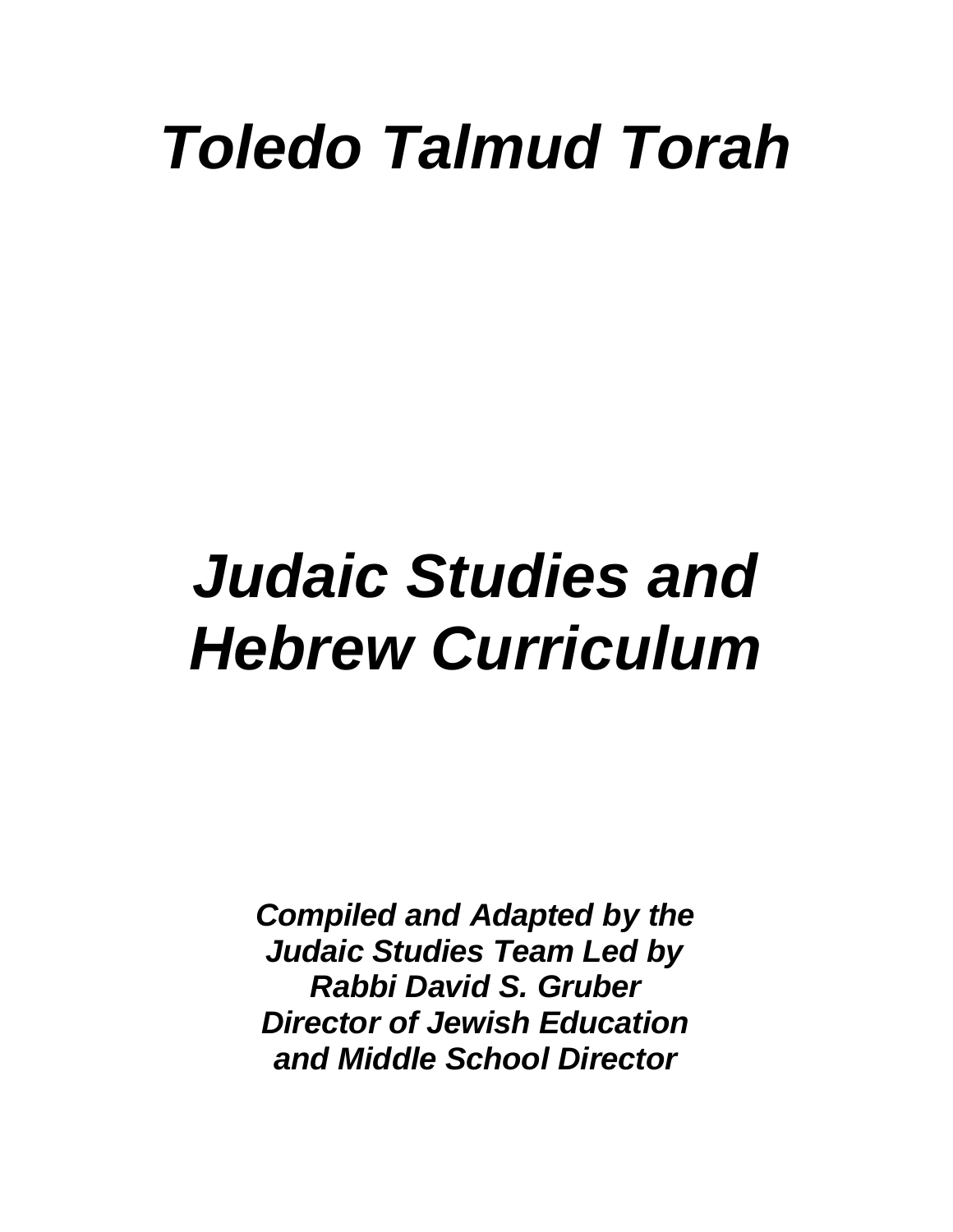# *MISSION STATEMENT of Toledo Talmud Torah*

**We create lifelong learners for whom Judaism is a central part of their lives. The mission of Toledo Talmud Torah is to foster a caring, challenging and engaging educational environment that will enable each child to develop Hebrew reading, prayer skills and knowledge of holidays to become a full participant in worship and synagogue life.**

# *Important Note on Adopting a Jewish Studies Curriculum*

Educators are well cognizant of the fact that putting together a curriculum is a monumental task. One must be proficient in the learning material, as well as aware of the level of the students the school, keeping in mind the school's philosophical orientation, and its goals in all areas of study and behavior. This requires significant resources in time, money and expertise that are many times beyond the scope and means of the average school, public or private. Therefore in the secular disciplines various national bodies establish standards, goals and frameworks of study with the clear intention that the fifty states and the District of Columbia adapt and adopt these or elements of them for their curriculums.

In the Judaic disciplines we are really on our own. It goes without saying that creating a curriculum "from scratch" is not something that a small school such as ours is able to do. It is interesting to note in this context that many schools unfortunately do not have a written curriculum for Jewish studies (as ours did not) due to this lack of time and resources.

In this curriculum there are parts that we created, such as the Jewish Studies standards, however for the most part we took parts of other curriculums from similar schools, put much work into adapting them and adopted them for our school. We also include here elaborate standards for foreign language that can be used for the study of Hebrew. For the sources from which we drew material for our curriculum, please see the bibliography.

It is our hope, especially in putting this curriculum on our website that other schools will use this curriculum in their steps towards adapting and adopting a written curriculum, and in the ongoing work that continues once a curriculum is in place. We welcome any feedback on our curriculum.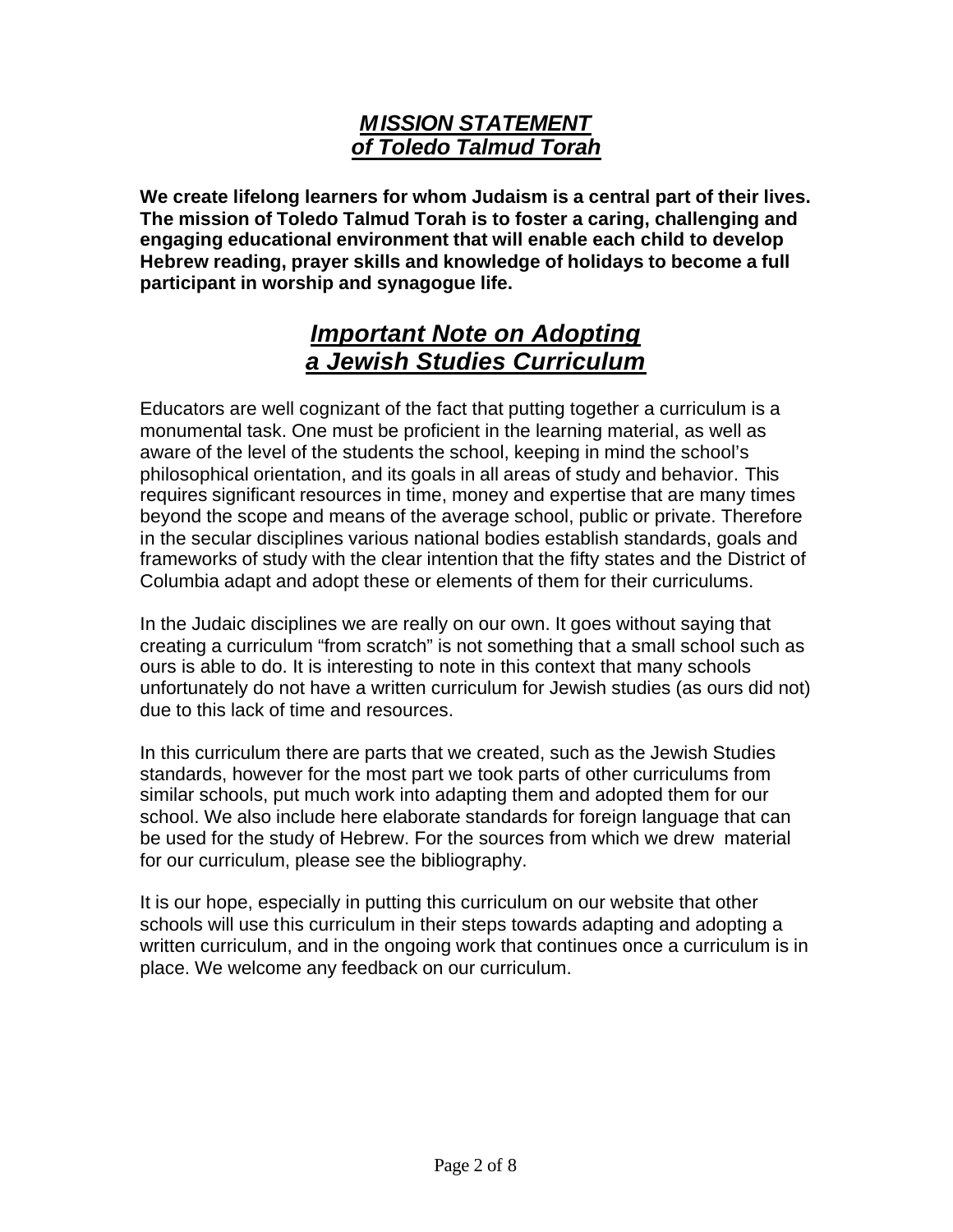# *Introduction to the Toledo Talmud Torah Curriculum*

The Toledo Talmud Torah program focuses on imparting knowledge and on developing competencies in Hebrew reading, prayer and holidays in a carefully structured and sequenced way. Each year is designed to build on the previous year and to provide a firm foundation for Jewish life.

The most important goal is to impart a love of learning Torah, a reverence for God and an enthusiasm for all aspects of Judaic studies. We recognize that how students begin their Torah education determines their future path and much thought is expended on approaching each individual child in the most nurturing and stimulating fashion.

The initial study of the *Siddur* aims at enhancing the understanding of individual *Tefillot* and of the place of prayer in the everyday life of a Jew. These are part of what may be termed Jewish life skills. *Shabbat* and the *Chagim* are important foci of classes at all levels, with material of increasing complexity introduced over the years. Students learn*berachot* and aspects of interpersonal behavior.

As the children progress through the school, expectations increase as regards Hebrew reading skill and fluency, with the goal being prayer fluency and the ability to read any prayer, familiar or unfamiliar.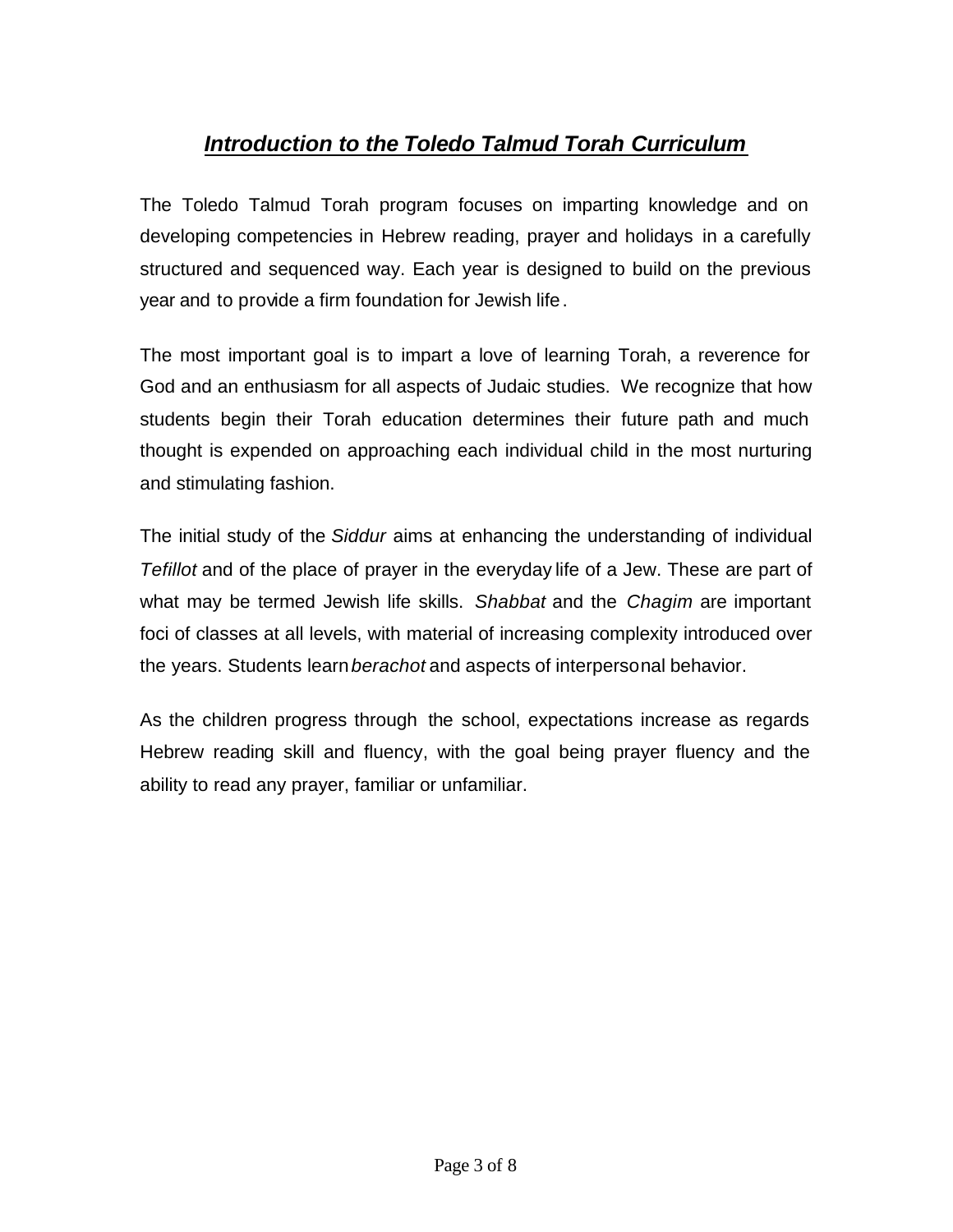# **First Year**

### **Hebrew Reading**

Letter recognition and usage skills Letter/sound relationships Beginning reading and writing skills

#### **Prayer**

Oral recitation of specific prayers and brachot (blessings) Key prayer concepts Importance of prayer Concept of G-d

#### **Judaic Studies**

**Shabbat** Chagim (holidays)

## **First Year Competencies: Hebrew and Judaic Studies**

## **Every First Year Student will be able to do:**

Identify and read all letters of alephbet (Hebrew alphabet) Identify and write all vowels Read and print all letter/vowel combinations Read and print Hebrew words Write and recognize own Hebrew name

Recite blessings for food Recite specified prayers

Identify key terminology, practices, and events related to Jewish holidays and observances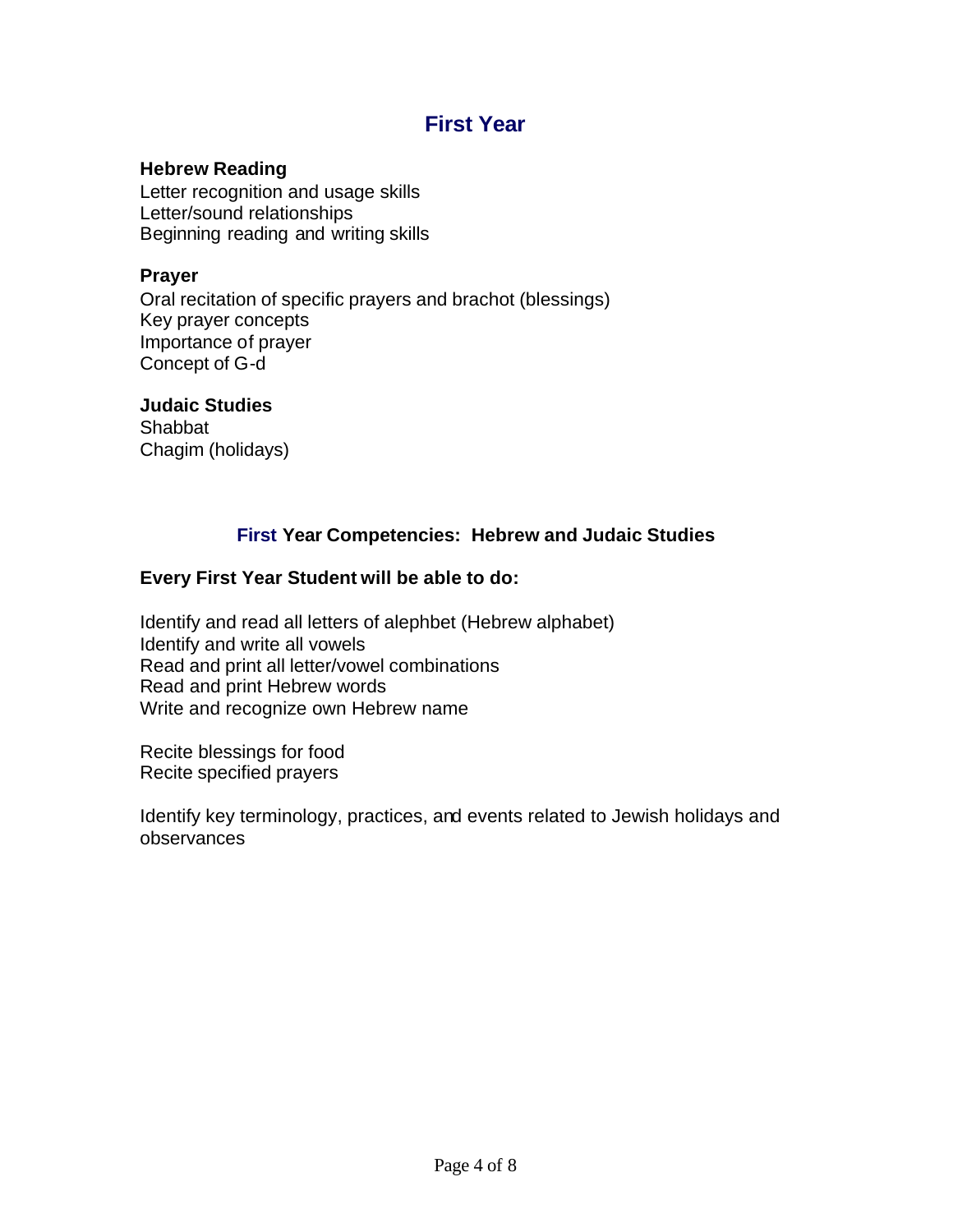# **Second Year**

#### **Hebrew Reading**

Cursive writing Basic reading and writing skills

#### **Prayer**

Specified prayers and blessings Key prayer concepts Structure of prayer service

#### **Judaic Studies**

*Chagim* (holidays): laws and customs Jewish calendar

## **Second Year Competencies: Hebrew and Judaic Studies**

#### **Every Second Year Student will be able to do:**

Write all letters of alephbet (Hebrew alphabet) in cursive Read and print Hebrew sentences Recite days of the week and months of the year in order

Participate comfortably during t'fillah using grade-level prayers Follow words in the siddur (prayer book) and read prayers Identify and recite brachot (blessings) for various foods

Explain general concepts and themes of each holiday and observance Identify and explain the use of basic ritual objects studied during the year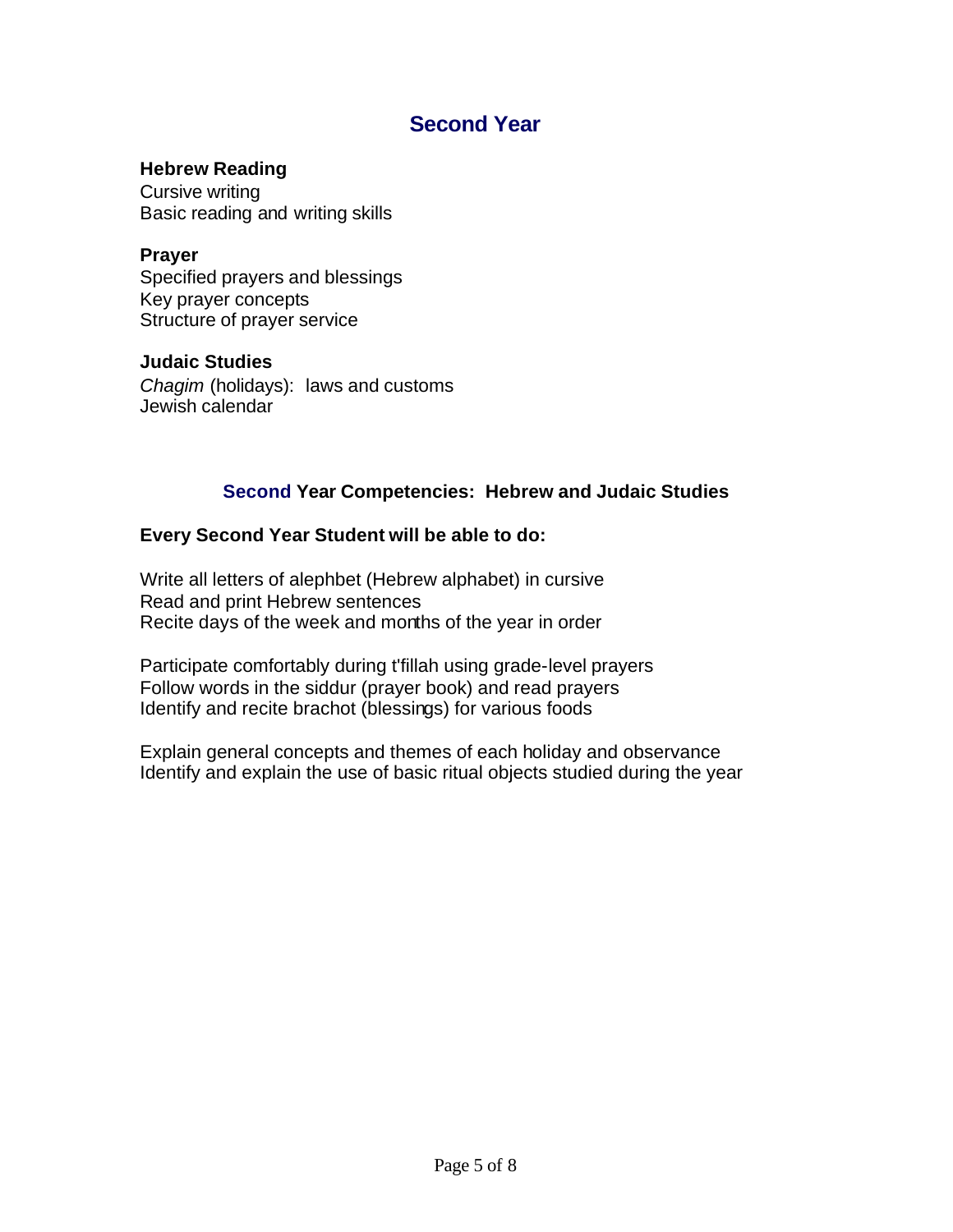# **Third Year**

# **Hebrew Reading**

Reading fluency and inflection

## **Prayer**

Specified prayers and blessings Proficiency in daily prayer Prayer in our lives Private and communal prayer

#### **Judaic Studies**

*Chagim* (holidays): prayers, people and concepts Holiday symbols and ritual objects

# **Third Year Competencies: Hebrew and Judaic Studies**

## **Every Third Year Student will be able to do:**

Read and write independently in grade level materials Use correct pronunciation and inflection in material read and spoken

Understand and use *brachot* (blessings) in various aspects of daily life Participate comfortably in all prayers during daily *t'fillah* with competence in designated prayers

Begin to develop leadership skills as *shaliach tzibur* (leader of the prayer service) Explain general concepts and themes of prayer

List the months of the Jewish year in order Use information about holidays and observances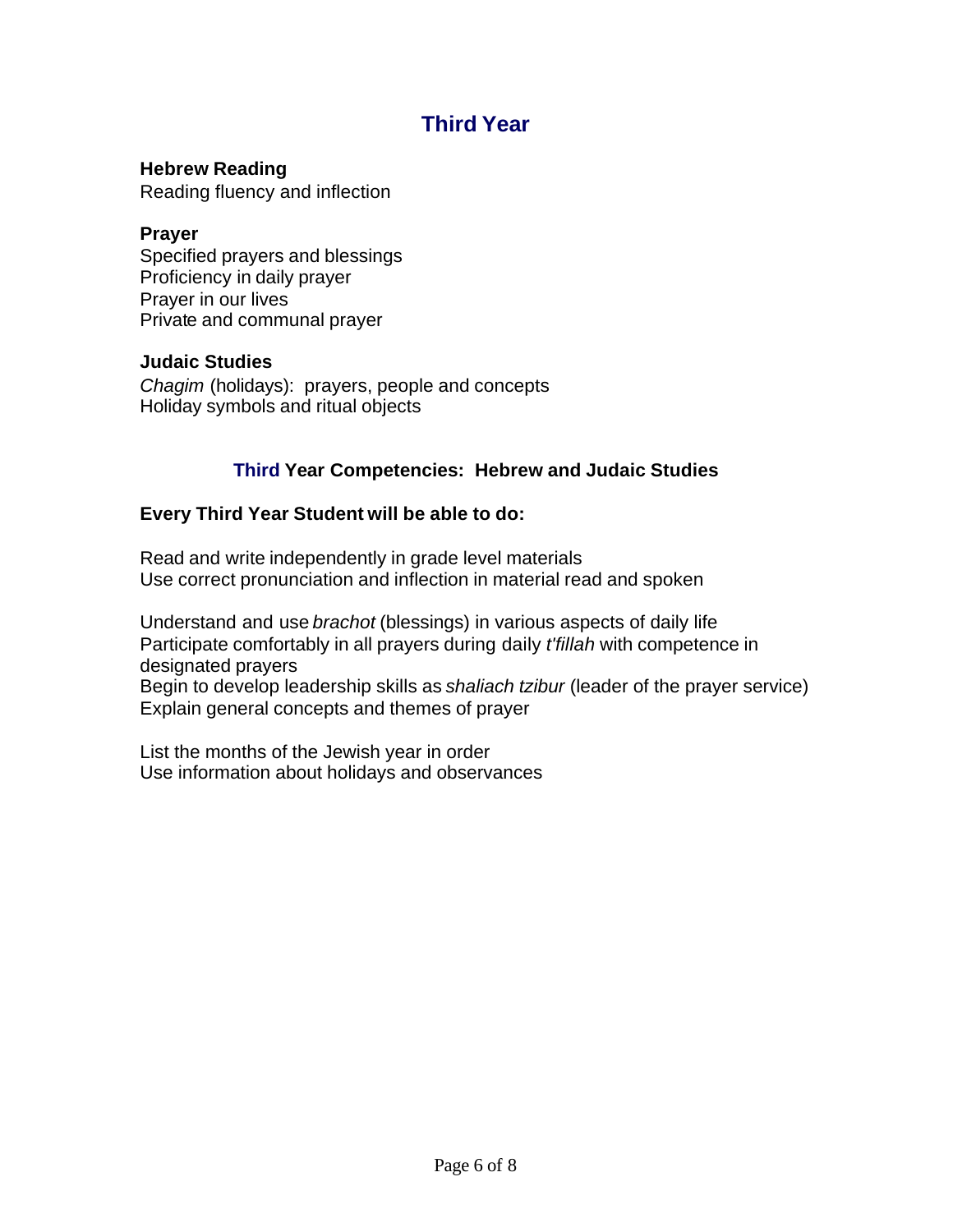# **Fourth Year**

## **Hebrew Reading**

Independent reading and writing

### **Prayer**

Specified prayers and blessings Proficiency in Shabbat prayer Prayer in our lives Prayer Leadership

#### **Judaic Studies**

*Chagim* (holidays): expanded conceptual understanding

# **Fourth Year Competencies: Hebrew and Judaic Studies**

## **Every Fourth Year Student will be able to do:**

Read and write prayers or text with accuracy, fluency and confidence

Recite prayers with fluency and confidence Express main concepts of prayers Explain structure of the *siddur* (prayerbook) Demonstrate familiarity with Shabbat services Assume a leadership role in communal prayer

Indicate exact Hebrew date of major Jewish holidays Expand knowledge of liturgy, history, and practices associated with holidays and observances Work semi-independently and responsibly in *chevrutot* (traditional one-on-one study)